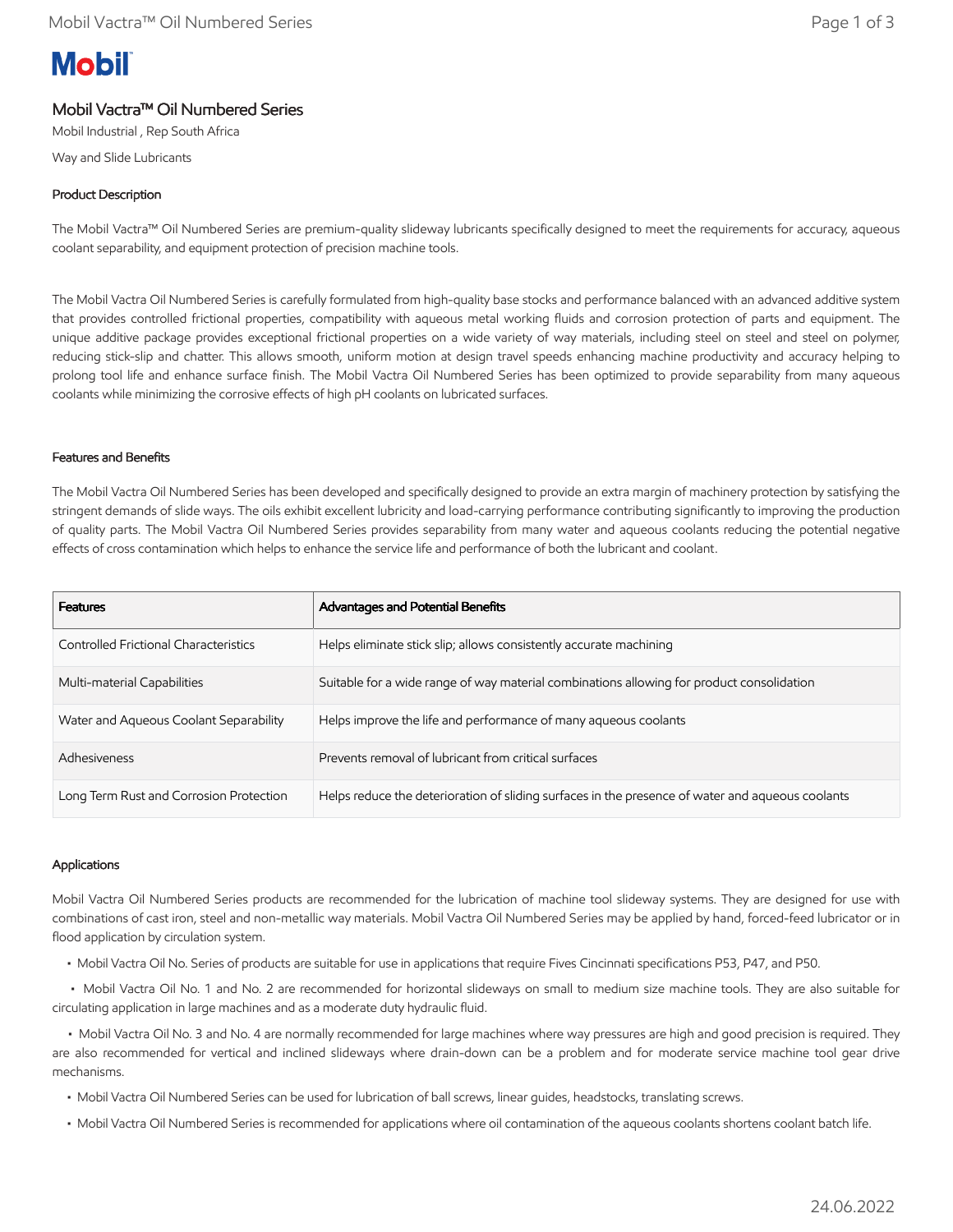#### Mobil Vactra™ Oil Numbered Series Page 2 of 3

#### Specifications and Approvals

| This product is recommended for use in applications requiring: | <b>NO.1</b> | <b>NO. 2</b> | NO.3 | <b>NO.4</b> |
|----------------------------------------------------------------|-------------|--------------|------|-------------|
| Fives Cincinnati P-47                                          |             | X            |      |             |
| Fives Cincinnati P-50                                          |             |              |      |             |
| <b>Fives Cincinnati P-53</b>                                   | X           |              |      |             |

| This product meets or exceeds the requirements of: | <b>NO.1</b> | <b>NO.2</b> | <b>NO.3</b> | <b>NO.4</b> |
|----------------------------------------------------|-------------|-------------|-------------|-------------|
| <b>DIN 51502 CGLP</b>                              | Х           |             | X           |             |
| ISO L-GA (ISO 6743-13:2002)                        |             | X           | X           | X           |
| ISO L-GB (ISO 6743-13:2002)                        |             |             |             |             |

#### Properties and Specifications

| Property                                              |       | <b>NO.2</b>   | NO.3           | <b>NO.4</b>    |
|-------------------------------------------------------|-------|---------------|----------------|----------------|
| Grade                                                 |       | <b>ISO 68</b> | <b>ISO 150</b> | <b>ISO 220</b> |
| Copper Strip Corrosion, 3 h, 100 C, Rating, ASTM D130 |       | 1B            | 1B             | 1B             |
| FZG Scuffing, Fail Load Stage, A/8.3/90, ISO 14635-1  |       | 13            | 13             | 13             |
| Flash Point, Cleveland Open Cup, °C, ASTM D92         | 216   | 228           | 248            | 240            |
| Kinematic Viscosity @ 40 C, mm2/s, ASTM D445          |       | 68            | 156            | 221            |
| Pour Point, °C, ASTM D97                              | $-30$ | $-18$         | $-6$           | $-3$           |

#### Health and Safety

Health and Safety recommendations for this product can be found on the Material Safety Data Sheet (MSDS) @ [http://www.msds.exxonmobil.com/psims](http://www.msds.exxonmobil.com/psims/psims.aspx) /psims.aspx

All trademarks used herein are trademarks or registered trademarks of Exxon Mobil Corporation or one of its subsidiaries unless indicated otherwise.

12-2021

.

Typical Properties are typical of those obtained with normal production tolerance and do not constitute a specification. Variations that do not affect product performance are to be expected during normal manufacture and at different blending locations. The information contained herein is subject to change without notice. All products may not be available locally. For more information, contact your local ExxonMobil contact or visit [www.exxonmobil.com](http://www.exxonmobil.com/)

ExxonMobil is comprised of numerous affiliates and subsidiaries, many with names that include Esso, Mobil, or ExxonMobil. Nothing in this document is intended to override or supersede the corporate separateness of local entities. Responsibility for local action and accountability remains with the local ExxonMobil-affiliate entities.